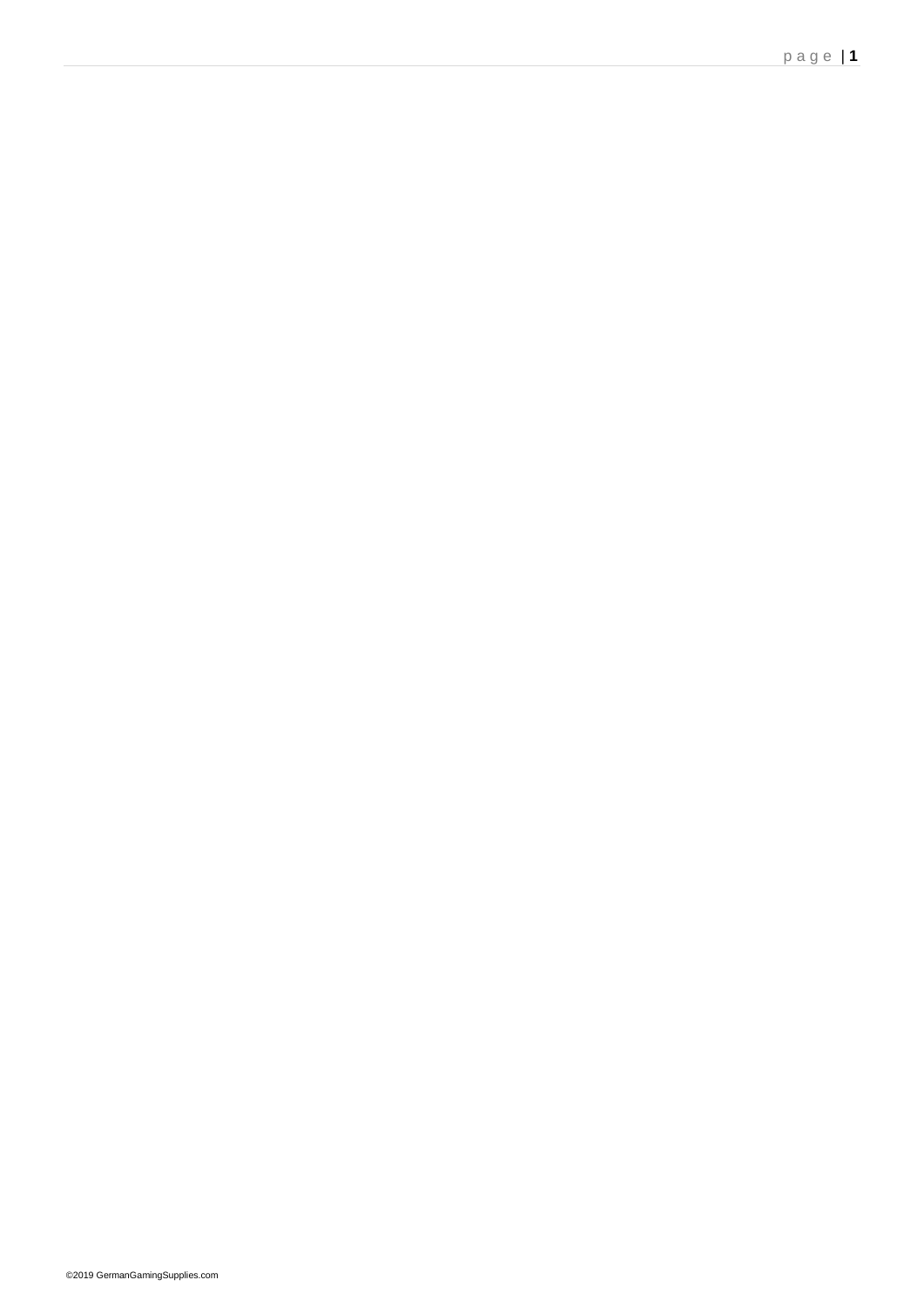# **Teensy Control Box**

# **By GermanGamingSupplies.com**

# **Thank you for purchasing our Controller**

With this device it is very easy and convenient to install and drive your addressable LED setup, wether it be stripes, a Matrix, Rings or your own custom setup. Our preparations of the Box and it's connectors made the installation very quick and simple.

# **1 Overview and connectors**

Each Box has the following in- and outputs:

- 4 4 inputs for power distribution (pic. 1/ A,C)
- 4 outputs for data and initial power distribution for each up to1.100 addressable WS2812b LEDs (pic. 1/ D)
- Micro-USB connector for connection to your PC (pic. 1/ B)



Abb. 1: Schematische Übersicht und Anschlüsse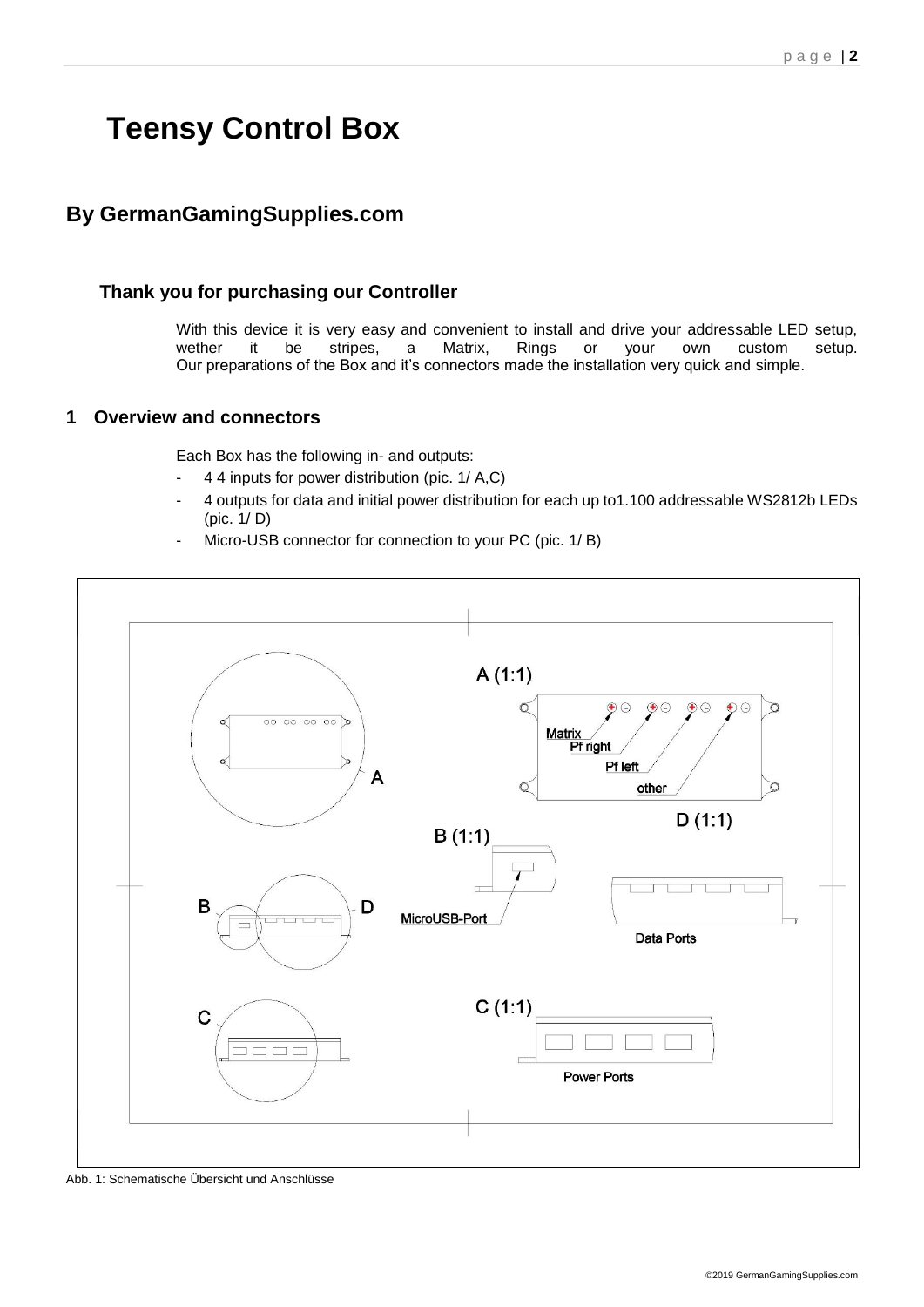# **2 Installation**

#### **2.1 Montage**

Install the box in the top right corner of your cabinet, if installed, at the back of your matrix. 4 little screws will do the job fine.

#### **2.2 1. Connect the USB cable**

You can connect the box to your pc via the provided Micro-usb cable, no matter if the PC is powered on or not. Any USB 2.0 or 3.0 is ok.

#### **2.3 2. Connecting additional power supply**

You're only allowed to connect the additional power connectors when both PC and power supply are turned OFF!!!



pic. 2: Teensy Box w/o connectors

#### **You need to connect at least the Matrix power input ports in order to make the system power up.**

For Version 1.0, each output port has a corresponding input side. If you want to distribute power through the box, you need to connect each input port according to the used output port.

For devices with huge amounts of LEDs (matrixes or very long stripes) we suggest to distribute additional power every 120-140 LEDs. Normally, the sold stripes have additional power input cables at the beginning. Use them for more even power distribution.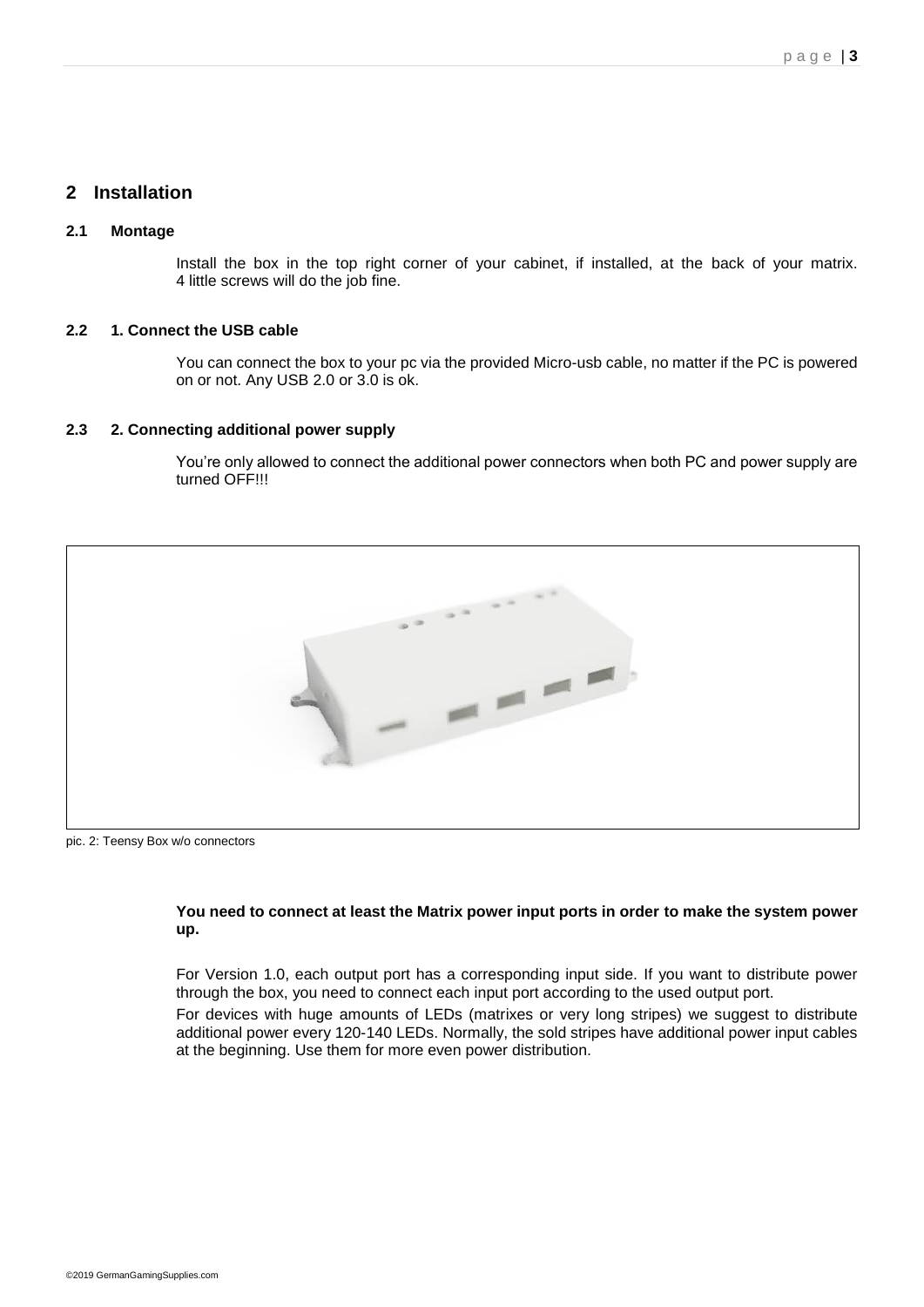

#### *IMPORTANT!*

*MAke sure to connect input power cables in correct orientation!DO NOT MIX UP POLARITY, it could cause the system to fail or in worst case harm your PC as well!*

For driving the addressable stripes an external üpower supply is mandatory.

Needed amperage is calculated through amount of LEDs and current draw of max. 60mA per LED.Make sure your power supply is capable of the needed current that can be drawn from the LEDs. It should be able to distribute around 10-20% more Ampere than actually needed. Examples:

144 LEDs = min. 10A  $288$  LEDs = min. 20A  $500$  LEDs = min. 35A Etc..



#### **DANGER**

#### **Dangerous, potentially deadly voltages!**

Connecting an external power supply should only be done by electricians or other trained people as errors can lead to harmful or even deadly accidents!

Matching power supplies are available at our webshop at [https://GermanGamingSupplies.com](https://germangamingsupplies.com/)

#### **3 Setup**

For windows 10 (7 untested but should be same) no manual driver installation is needed. Upon first connection to your PC the driver will install automatically.

To make the system work with your (working) DOF installation you need to figure out the correct COM port to make DOF talk to your Teensy Control Box.

#### **3.1 Finding correct COM-Port**

**Open your device manager of windows:**

**Press + R to open the connad prompt window. type devmgmt.msc and press Enter.**

or

**Press + X, the windows start options tab will open.**

**Click on "device manager", and open by clicking via mouse on it.**

or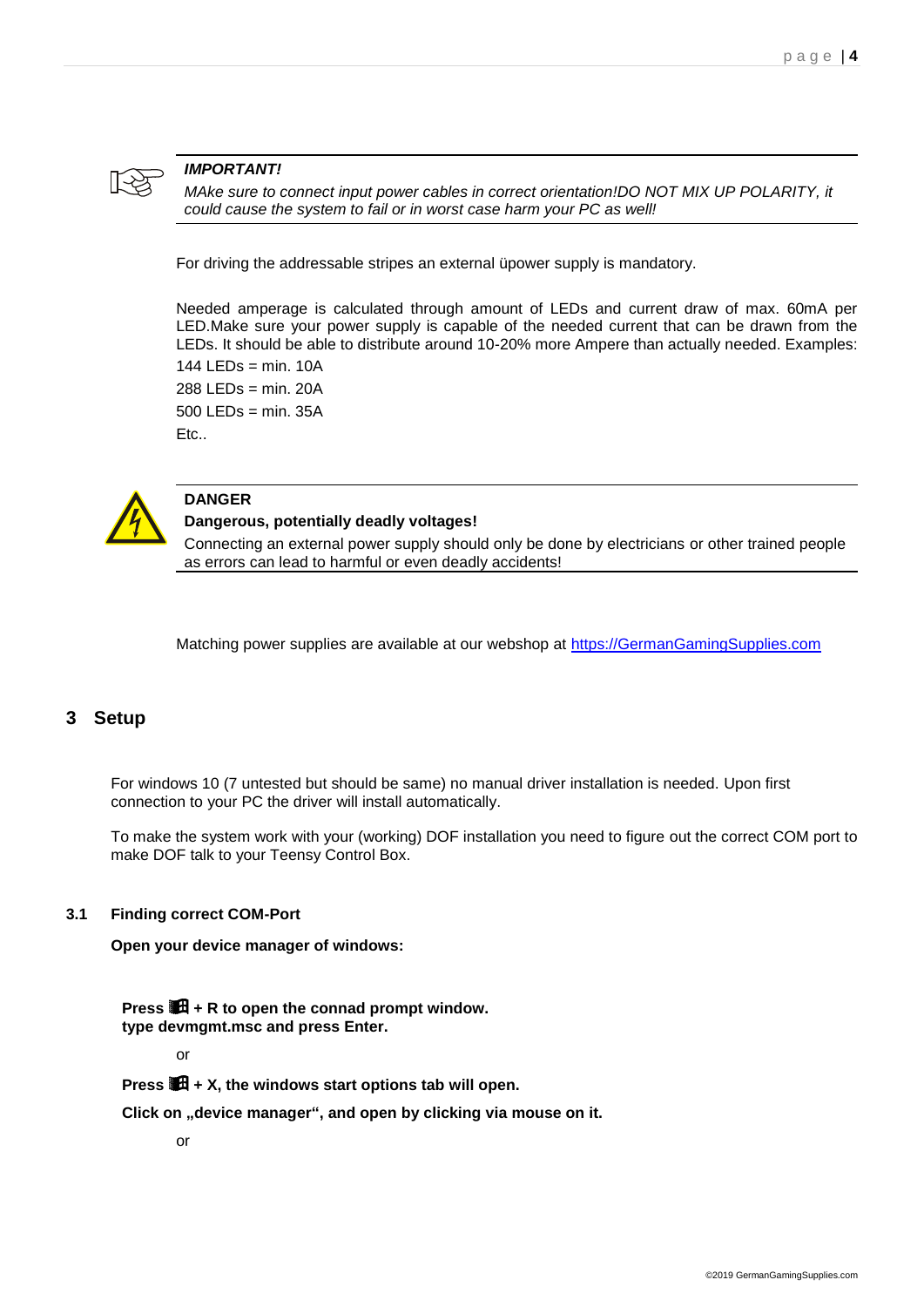#### right-click on your windows start logo and select "device manager" via mouse click

#### **3.2 Note down COM-Port**

In your opened device manager you'll find a lot of entries for your several components of your system. One of the early (top most) entries is the (COM & LPT).

Open the tab and a "serial device" will show up with a "(COMxx)" behind which determines the actual COM port of your Teensy Control Box.

**Note down the number behind the COM.**

#### **3.3 Cabinet.xml creation**

#### **3.3.1 Do you have a Cabinet.xml?**

The Standard installation path for DOF is: C:\DirectOutput.

If newly installed with a recent controller (Pinscape and similar) you shouldn't have a **c**abinet.xml. If your folder already has oneplease proceed tot he next number.

Please download from **[here\\*](https://germangamingsupplies.com/mediafiles/Sonstiges/Teensy_Control_Box_Configfiles.zip)** if you don't have it and copy it into your DirectOutput folder.

\* https://germangamingsupplies.com/mediafiles/Sonstiges/Teensy\_Control\_Box\_Configfiles.zip

#### **3.4 Edit Cabinet.xml**

Open your cabinet xml with an editor like Notepad++ and search fort he following entry: <TeensyStripController>

… ...

</TeensyStripController>

#### **3.4.1 Entry found: yes**

If you used our prepared file or have your own tests done before search fort he folloowing entry: <ComPortName>COM22</ComPortName>

Change the number behind COM according to your noted COM-port number. Save your changes and close the file.

#### **3.4.2 Entry found: no**

If your cabinet.xml doesn't have the entry inside please copy the following code. Make sure you follow the rules:

#### **1. <OutputControllers> section:**

<TeensyStripController>

<Name>TeensyStripController</Name> <NumberOfLedsStrip1>384</NumberOfLedsStrip1> <NumberOfLedsStrip2>144</NumberOfLedsStrip2> <NumberOfLedsStrip3>144</NumberOfLedsStrip3> <NumberOfLedsStrip4>0</NumberOfLedsStrip4> <NumberOfLedsStrip5>0</NumberOfLedsStrip5>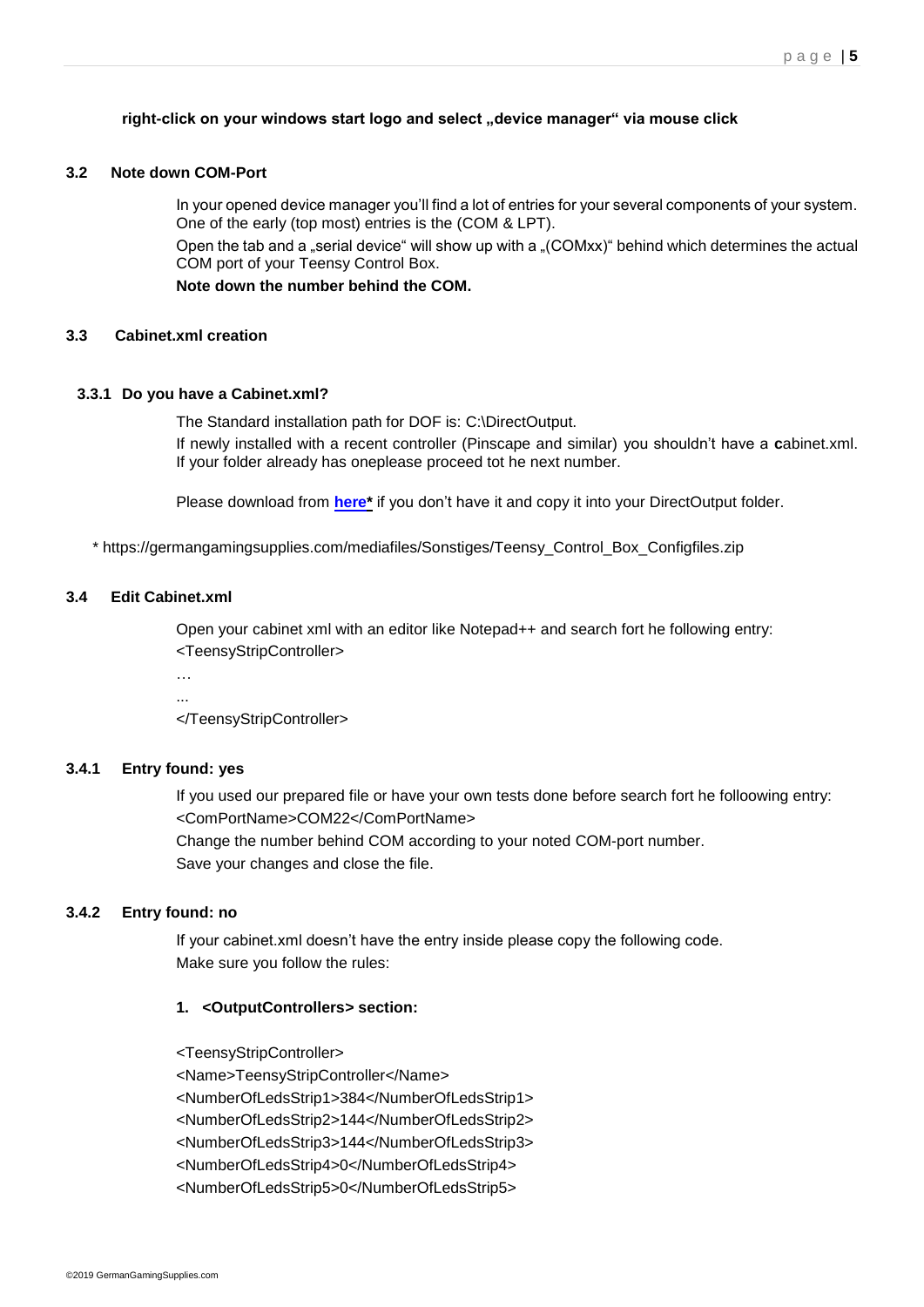<NumberOfLedsStrip6>0</NumberOfLedsStrip6> <NumberOfLedsStrip7>0</NumberOfLedsStrip7> <NumberOfLedsStrip8>0</NumberOfLedsStrip8> <ComPortName>COM22</ComPortName> <ComPortTimeOutMs>200</ComPortTimeOutMs> </TeensyStripController>

#### **2. <Toys> section:**

<LedStrip>

<Name>PF Right</Name>

<Width>1</Width>

<Height>144</Height>

<LedStripArrangement>TopDownLeftRight</LedStripArrangement>

<ColorOrder>GRB</ColorOrder>

<FirstLedNumber>385</FirstLedNumber>

<FadingCurveName>Linear0To16</FadingCurveName>

<OutputControllerName>TeensyStripController</OutputControllerName> </LedStrip>

<LedStrip>

<Name>PF Left</Name>

<Width>1</Width>

<Height>144</Height>

<LedStripArrangement>TopDownLeftRight</LedStripArrangement>

<ColorOrder>GRB</ColorOrder>

<FirstLedNumber>529</FirstLedNumber>

<FadingCurveName>Linear0To16</FadingCurveName>

<OutputControllerName>TeensyStripController</OutputControllerName> </LedStrip>

<LedStrip> <Name>PF Back</Name> <Width>48</Width> <Height>8</Height> <LedStripArrangement>BottomUpAlternateRightLeft</LedStripArrangement> <ColorOrder>GRB</ColorOrder> <FirstLedNumber>1</FirstLedNumber> <FadingCurveName>Linear0To16</FadingCurveName> <OutputControllerName>TeensyStripController</OutputControllerName> </LedStrip>

<LedWizEquivalent> <Name>LedWizEquivalent 30</Name>

#### **3. <Outputs> section:**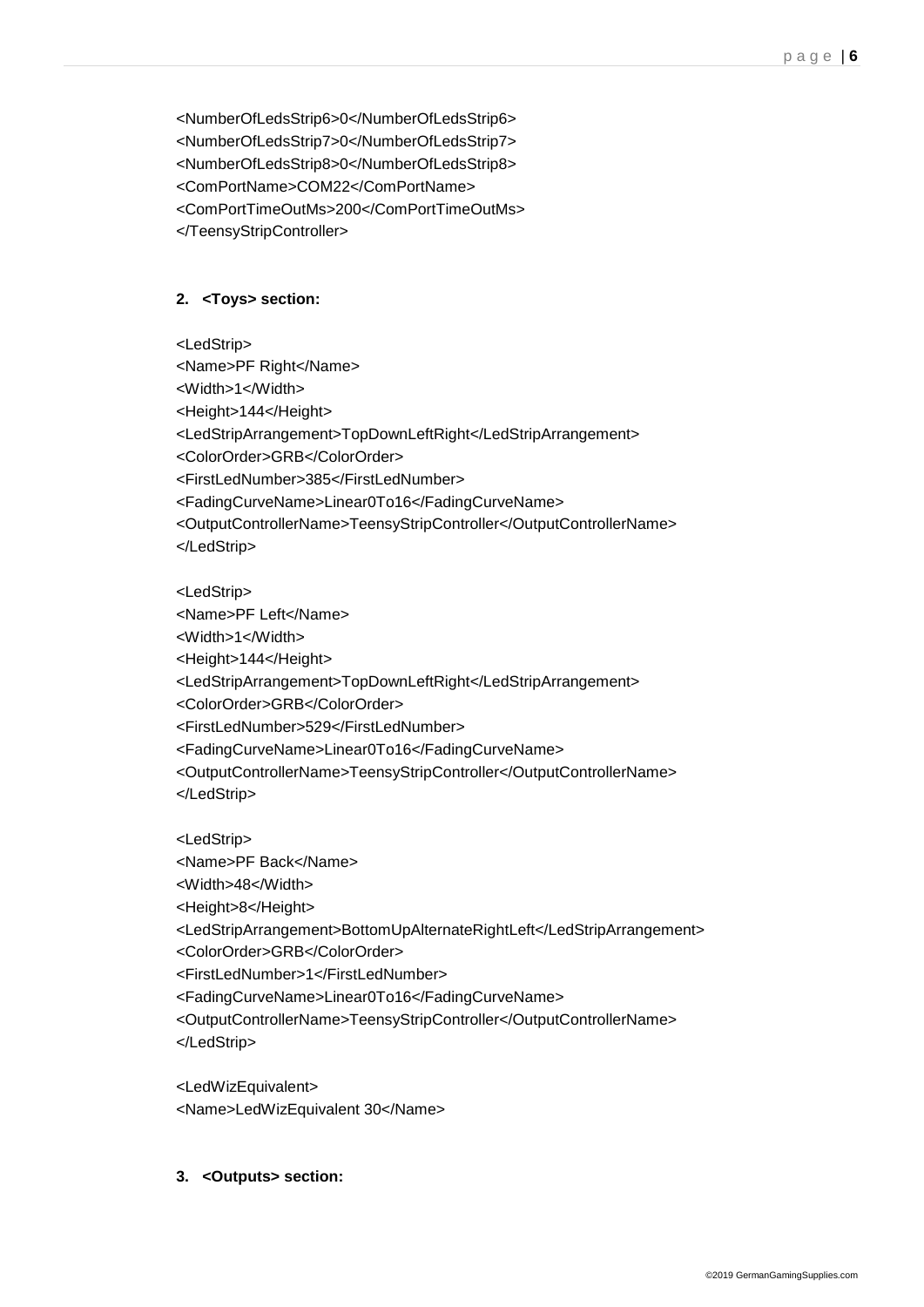<LedWizEquivalentOutput> <OutputName>PF Back</OutputName> <LedWizEquivalentOutputNumber>1</LedWizEquivalentOutputNumber> </LedWizEquivalentOutput>

<LedWizEquivalentOutput> <OutputName>PF Right</OutputName> <LedWizEquivalentOutputNumber>4</LedWizEquivalentOutputNumber> </LedWizEquivalentOutput>

<LedWizEquivalentOutput> <OutputName>PF Left</OutputName> <LedWizEquivalentOutputNumber>7</LedWizEquivalentOutputNumber> </LedWizEquivalentOutput>



#### *Notice*

*Please do not change the entries, these are preconfigured for our products or your ordered configuration!*

#### **3.5 Download matching directoutputconfig30.ini**

We already prepared a matching file for you. You can find it **[here\\*](https://germangamingsupplies.com/mediafiles/Sonstiges/Teensy_Control_Box_Configfiles.zip)** and needs tob e copied also into the \Config folder of your DirectOutput installation.

\* https://germangamingsupplies.com/mediafiles/Sonstiges/Teensy\_Control\_Box\_Configfiles.zip



# *Notice:*

*Make sure that files are unblocked after downloading!*